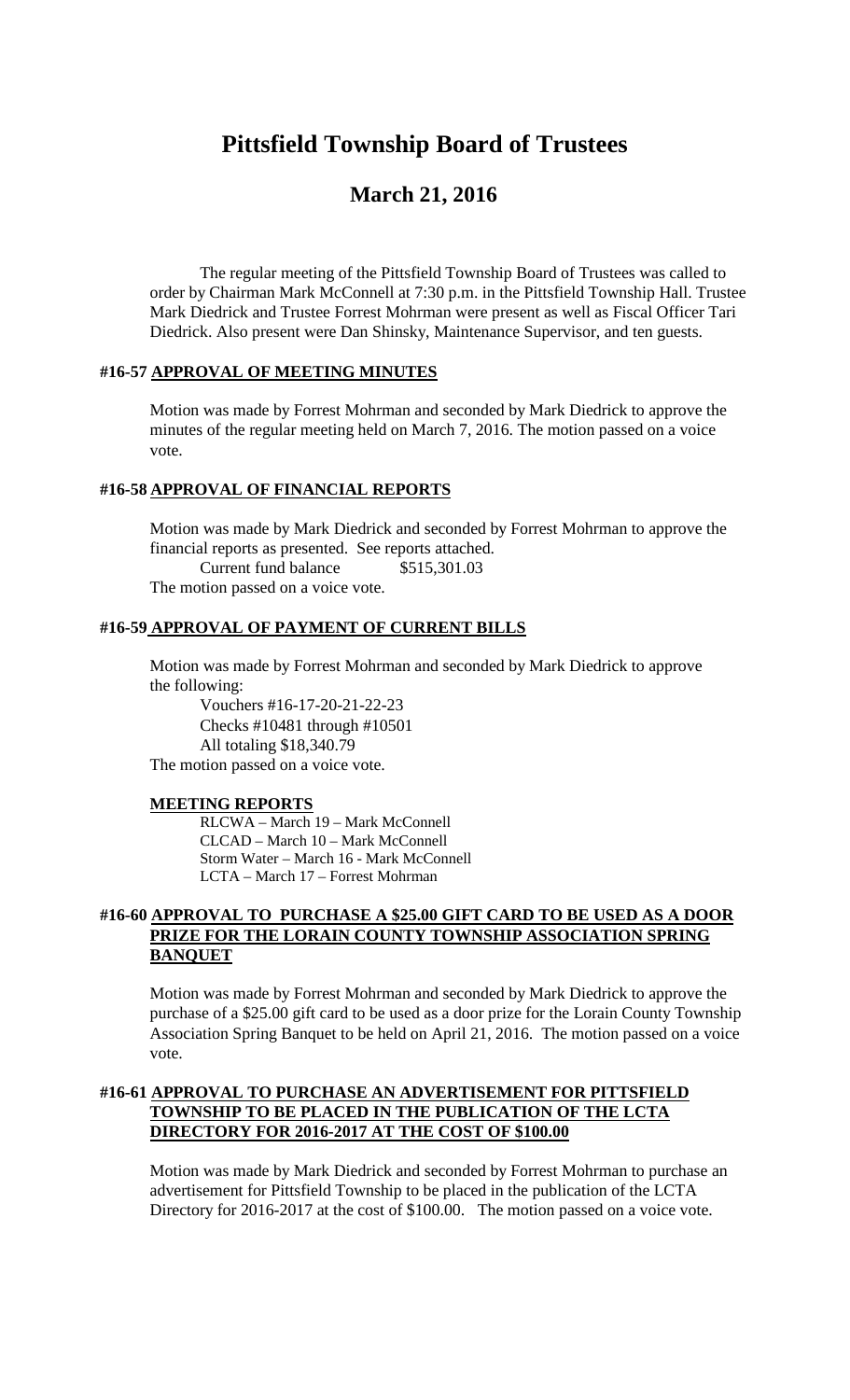#### **NEW BUSINESS –**

#### **#16-62 APPROVAL TO PARTICIPATE IN PRIDE DAY ON MAY 21, 2016**

Motion was made by Mark Diedrick and seconded by Forrest Mohrman to approve the participation by Pittsfield Township in the county-wide Pride Day on May 21, 2016. The motion passed on a voice vote. It was suggested that a total of four dumpsters be available for Pride Day, one dumpster to come from Republic and three dumpsters from Rumpke. It was suggested that a dumpster be available for metals that can be recycled. Reeds Salvage Corp. can handle the metals for recycling.

#### **#16-63 APPROVAL OF A PURCHASE ORDER FOR \$250.00 TO THE LORAIN COUNTY DAIRY 4-H CLUB FOR FLOWERS TO BE PLANTED IN THE TOWNSHIP PARK AS A PART OF PRIDE DAY EVENTS**

Motion was made by Mark Diedrick and seconded by Forrest Mohrman to approve a purchase order for \$250.00 to the Lorain County Dairy 4-H Club for flowers to be planted in the Township park as a part of Pride Day events. The motion passed on a voice vote.

#### **#16-64 APPROVAL TO HAVE BOY SCOUT TROOP #414 DO TRASH PICK-UP ALONG TOWNSHIP ROADSIDES FOR A DONATION OF \$500.00 FROM THE TOWNSHIP**

Motion was made by Mark Diedrick and seconded by Forrest Mohrman to approve the project by Boy Scout Troop #414 to pick-up trash along Pittsfield Township roadsides and the Township would make a donation of \$500.00 to the Boy Scout Troop. The motion passed on a voice vote.

#### **ZONING BUSINESS –**

Dan Shinsky reported that there is a new house being constructed on Quarry Road. The owners would like to live in the old house while the new house is being built. Typically, the resident is allowed six months to live in the old house before they are required to move into the new house. They have requested to have eight months to build their new house.

#### **ROAD & MAINTENANCE REPORT –**

The chip and seal projects for 2016 were discussed. These projects will be submitted to the County Engineers' Office to be part of the County Bid Program

#### **#16-65 APPROVAL TO SUBMIT 4.5 MILES OF CHIP AND SEAL ROAD WORK TO THE LORAIN COUNTY ENGINEERS OFFICE AS PART OF THE COUNTY BID PROGRAM**

Motion was made by Forrest Mohrman and seconded by Mark Diedrick to submit 4.5 miles of chip and seal road work to the Lorain County Engineers Office as part of the County bid program. The motion passed on a voice vote. The roads to be submitted are as follows:

Pitts Road - township line to Whitney Road (1.71) Pitts Road - Rt.303 to Hughes Road (1.00) Kipton Nickle Plate Road – township line to Hallauer Rd. (1.84) Dan Shinsky will notify the Engineers Office.